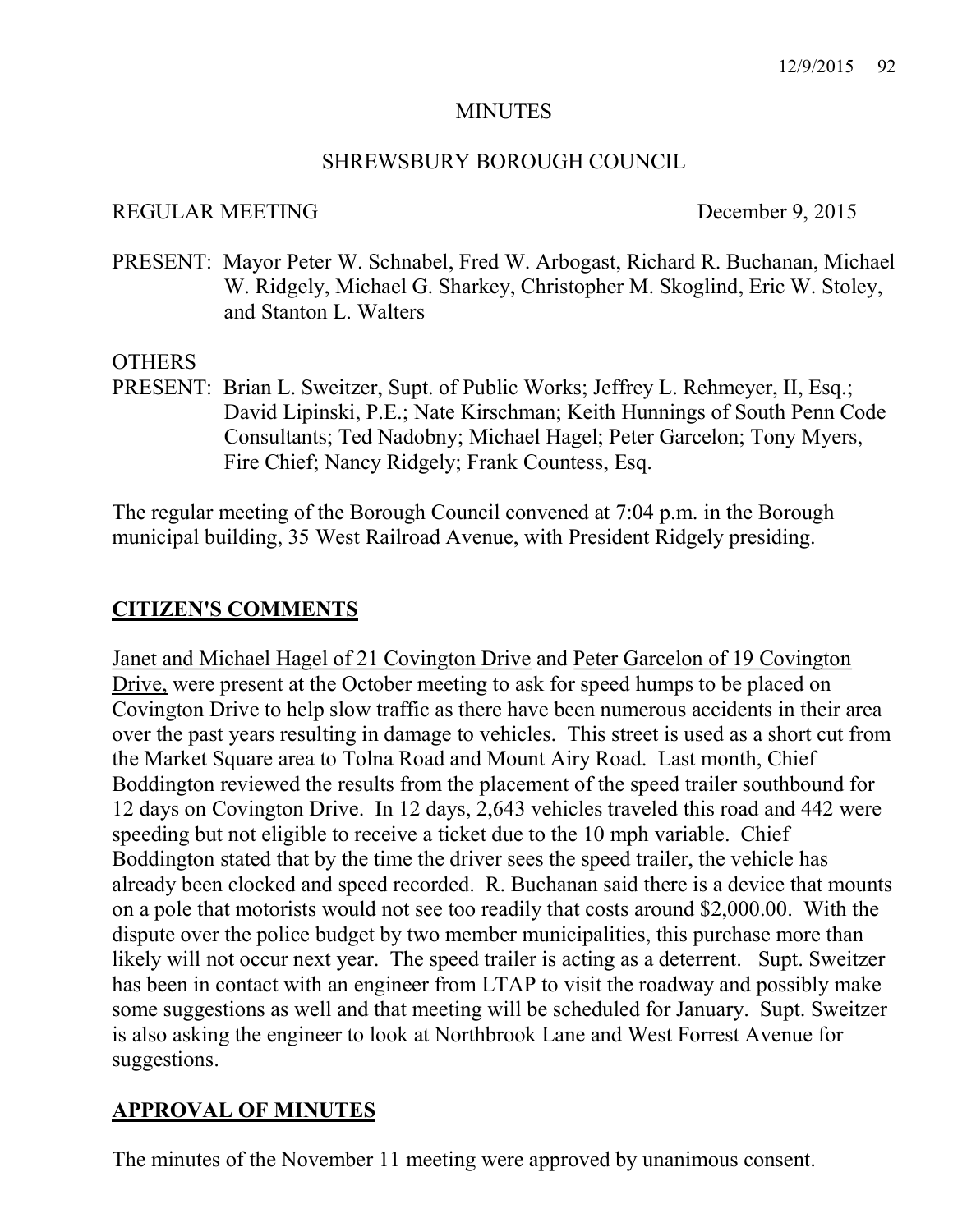# APPROVAL OF EXPENDITURES AND REPORT OF ACCOUNTS

C. Skoglind moved to approve the expenditures and report of accounts for November. R. Buchanan seconded. The motion carried with all in favor. The report for the Municipal Authority was also included for information only.

M. Sharkey entered the meeting at 7:08 p.m.

# BILL LIST

The bill list for November was presented: General account: check numbers 13112 thru 13163; Water account: check numbers 5476 thru 5487; Sewer account: check numbers 5067 thru 5076; Highway Aid account: none.

C. Skoglind moved to approve the bill list for November, 2015. M. Sharkey seconded. The motion carried with all in favor.

# APPROVAL OF PAYROLL REGISTER

- C. Skoglind moved to approve the November 9 and 23 payroll registers.
- F. Arbogast seconded. The motion carried with all in favor.

# SUBDIVISION & LAND DEVELOPMENT

# Codes Enforcement – Keith Hunnings

Five permits were issued in November. Keith will submit amended wording that will include notice that fees incurred by the Borough for stormwater reviews will be passed along to the applicant. Phantom Fireworks is still interested in a unit at 17 Onion Boulevard and is questioning the wording of Fireworks Sales in the Ordinance. Even though items are stored, they are meant for sale either on-site or elsewhere. Either way, this request will need to go to the Zoning Hearing Board, whether for a special exception for Fireworks Sales or under similar provisions. Concerns are that the ordinance calls for this use to be in a stand-alone building and the building at 17 Onion Boulevard has two other tenants. There is a SARA Title III hazmat site right up the street which calls for certain requirements for fire applications.

# Southern Regional Police – Richard Buchanan and Mayor Schnabel

R. Buchanan reported the ongoing problems with the 2016 police budget. Glen Rock Borough and New Freedom Borough have both not approved the 2016 budget. R. Buchanan has requested to speak to New Freedom Borough at its meeting on Monday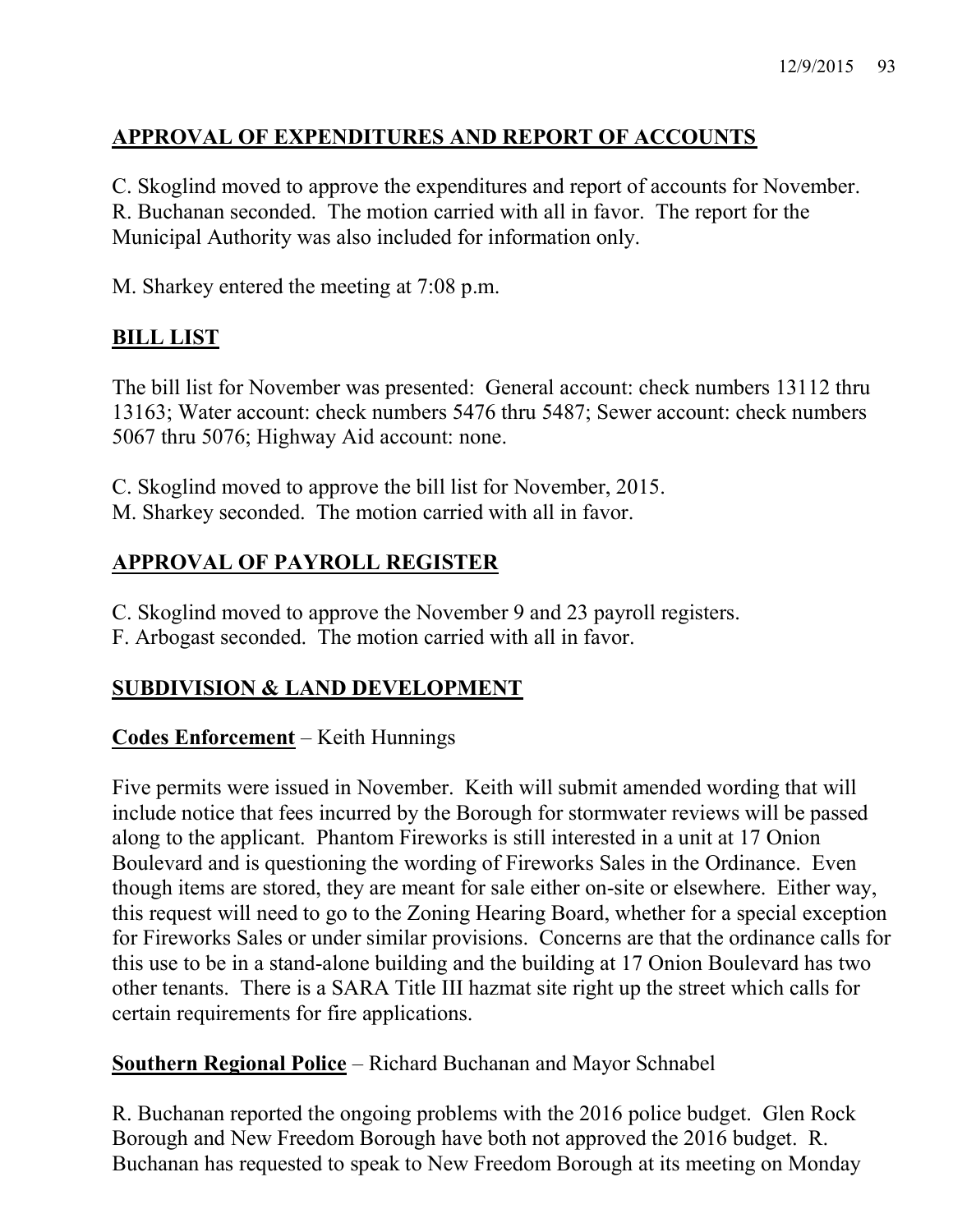night and has been told he will have five minutes to speak under citizen's comments. There is a lead and lag time that the next year's budget catches up with from the prior year. A second junior officer has left the Department because he is concerned with layoffs next year if the Commission has to stay within the 2015 budget. New Freedom Borough is requesting that it not be just the Council Presidents discussing changes to the agreement and formula but that the Police Commission and two citizens from each municipality serve on this Committee. Tony Myers, former police commission member, volunteered to serve.

R. Buchanan moved to approve the revised 2016 police budget that does not include a new vehicle and four cameras.

M. Sharkey seconded. The motion carried with all in favor.

Water & Sewer – Richard R. Buchanan

# Meeting with New Freedom Borough on Proportionate Share Report

Eng. Lipinski was told when he requested a meeting to discuss the report by Tanya Crawford, Administrator of New Freedom Borough, that she will not meet if Buck attends and that questions should be submitted in writing and she will then respond. Council is of the opinion that since Shrewsbury Borough/Authority is paying 64% of the costs at the sewer treatment plant, that the Chairman of the Water and Sewer Committee or anyone else the Borough chooses should be in attendance.

M. Sharkey moved that the Borough/Authority hire an independent auditor to examine New Freedom Borough's sewer records in light of a denial of a meeting that would include R. Buchanan or anyone else we would like to send to the meeting. C. Skoglind seconded. The motion was amended that this meeting should occur within 30 days. The motion carried with all in favor.

R. Buchanan moved that until either a meeting that would include him or an independent audit is held, that the Borough's payments for the year 2016 be held at the 2015 budget figure and at the 2015 quarterly payment schedule.

C. Skoglind seconded. The motion carried with all in favor.

# Woodlyn Well Repair

The Woodlyn Well pump that was installed in 1995 has not been working as efficiently as it had in the past. The pump shaft seized up on December 1 and will be pulled by Kohl Brothers in the next three weeks with an estimated cost between \$5,000.00 and 10,000.00 depending on what damage is found. While the pump is removed, a transducer will be installed to satisfy the SRBC requirements. The Blouse, Pump house, and meadow wells will operate at 80% capacity until the Woodlyn Well is repaired.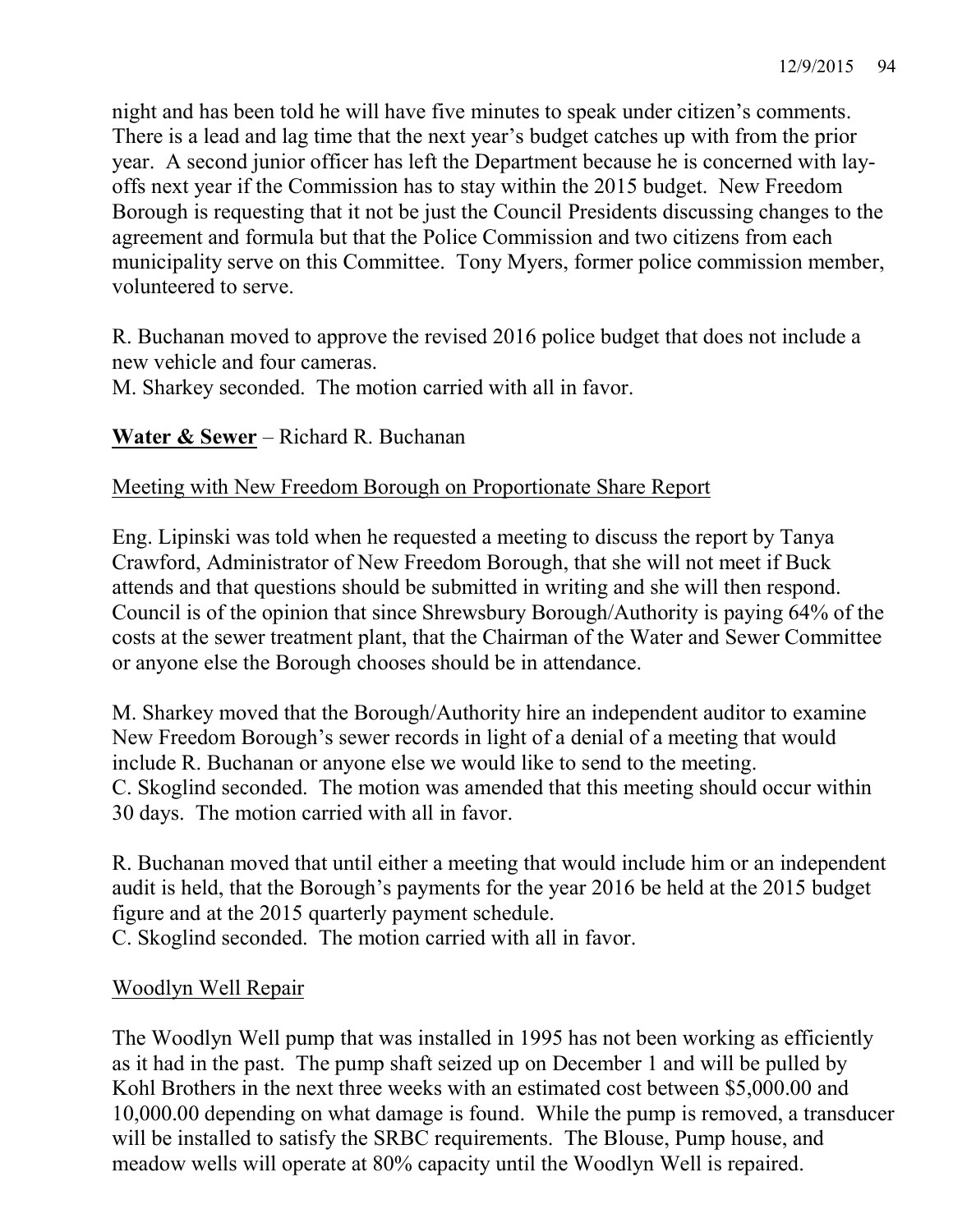## Omega Rail Right-of-Ways

An invoice in the amount of \$1,200.00 was received for the utility crossing on Tolna Junction Lane. Answers still cannot be obtained as to why the annual fee for this crossing went from \$222.00 to \$1,200.00 except that we are told this is the going rate. For now, this matter is on hold.

## Susquehanna River Basin Commission

There is an outstanding invoice in the amount of \$800.00 for information monitoring that will be held pending the outcome of the appeal

## Public Roads & Lighting – Michael G. Sharkey

#### Covington Drive Traffic Calming

Supt. Sweitzer will have the LTAP engineer look at Covington Drive, Northbrook Lane, and West Forrest Avenue.

#### Mount Airy Curb Removal and Sign Costs

As of today, the invoice sent to Kimco Realty for the work done with additional signage remains unpaid. When this invoice is paid, Supt. Sweitzer will refer Kimco Realty to PennDOT since Mount Airy Road is a State road for their requested work at the exit near Chick-fil-A.

#### Exit 4 Meeting

PennDOT is requesting to use both rooms in the building on January 7 starting at 2:30 p.m. and will include a meeting for public officials and then a meeting for the public.

## Public Lands, Buildings and Finance – Christopher M. Skoglind

## Tentative 2016 Budget

C. Skoglind moved to adopt the tentative 2016 budget.

# R. Buchanan seconded. The motion carried with all in favor.

# ENGINEER'S REPORT

Southern Farms Phase 2 Sewer Lining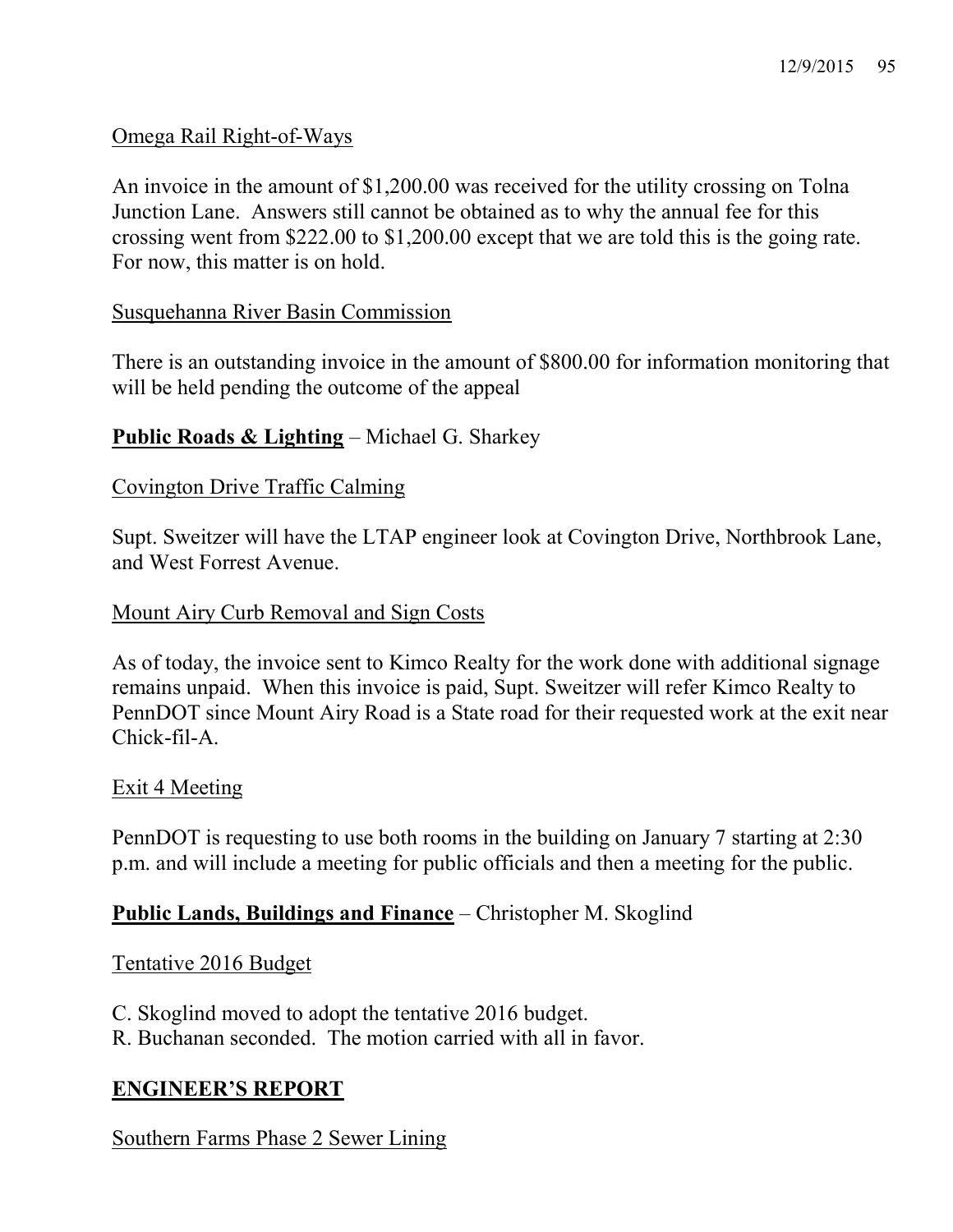The third and final invoice has not been paid because as many as six laterals were not televised and there are problems. We are waiting to hear from Video Pipe Services how it plans to correct the problem and if we are not satisfied, they will be told any future bids will not be considered in any upcoming projects.

#### EDU Study

The supplier for the laser ultrasonic equipment has agreed to install a meter during January free of charge for several weeks to see how the Borough and Authority like this type of meter.

#### Premier Investments, 141 North Main Street/ 10 East Clearview Drive

This plan was conditionally approved last month and Eng. Lipinski is still waiting on the revisions to the plan by the surveyor. Revised deeds are required after the plan is recorded.

#### Parrish Properties Medical Clinic, 89 East Forrest Avenue

The plan was conditionally approved and we are waiting on DEP Planning Module approval. The Stormwater Operation and Maintenance Agreement needs to be executed and recorded.

#### Street Opening Ordinance

Eng. Lipinski is working with another municipality to amend its ordinance and once completed, he will submit it to Sol. Rehmeyer for review.

#### Flood Plain Ordinance

Residents may purchase flood insurance but FEMA is requiring updating of flood plain maps; the Borough does not have any flood plains. Eng. Lipinski is working with Sol. Rehmeyer on a resolution.

#### Sewer and Street Work

Bids will be received in March, 2016.

## SOLICITOR'S REPORT

#### Year-end Tax Ordinances

The year-end tax ordinances are ready for the December 28 meeting.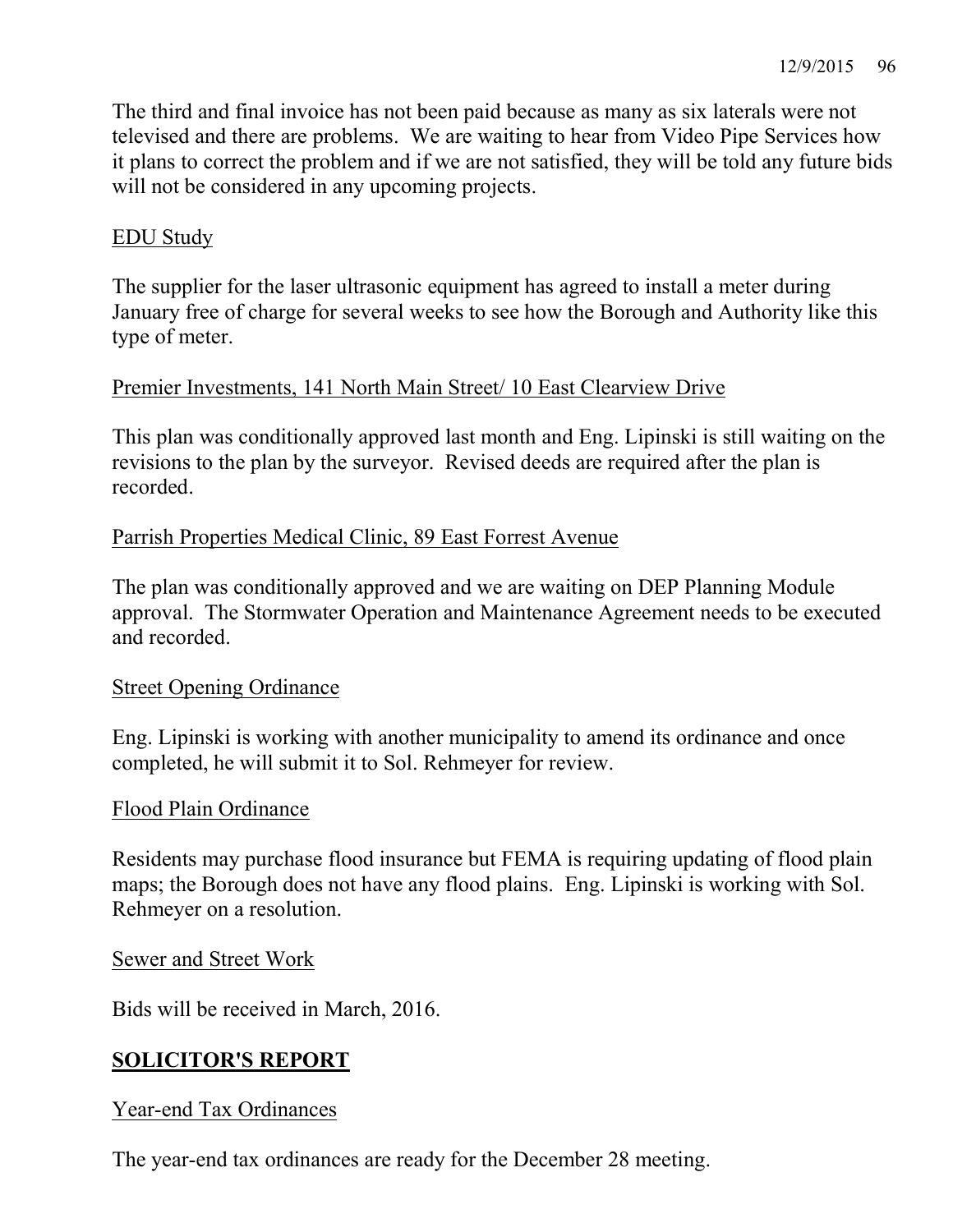# 13 Tree Hollow Drive

The Sheriff's Sale is February 8, 2016. Notice of sale was sent to all lien holders.

## South Penn Code Consultant Contract

The Secretary was asked to check with the Borough's insurance agent about coverage. The carrier declined to offer any opinion with regard to the contract. Sol. Rehmeyer suggested to Keith Hunnings that the language be removed from the contract and that he speak with his insurance carrier about his coverage.

## Sewer Capacity Issue

Phil Robinson and his attorney, Stacey MacNeal, attended last month's New Freedom Borough Council meeting about sewer capacity. Atty. MacNeal stated New Freedom Borough asked her to arrange a meeting with them and Shrewsbury Borough. Sol. Rehmeyer was asked last month to relay a message to Atty. MacNeal that we ask that New Freedom Borough contact the Shrewsbury Borough representatives directly if they are interested in discussing sewer capacity.

# Public Safety, Welfare and Personnel – Fred W. Arbogast

## Bonuses

F. Arbogast moved that bonuses be paid this year based on the schedule of years of service.

C. Skoglind seconded. The motion carried with all in favor.

# Secretary's Report – Cindy L. Bosley

The year-end meeting is December 28 and the first meeting next year is January 4.

E. Stoley entered the meeting at 9:02 p.m.

# York Adams Tax Bureau – Michael Sharkey

M. Sharkey attended the October meeting, there was no November meeting; the collection rate is not changing. A letter was received from Dennis Luckenbaugh that there is sometimes a problem having a quorum.

# Subdivision, Land Development and Zoning – Eric W. Stoley